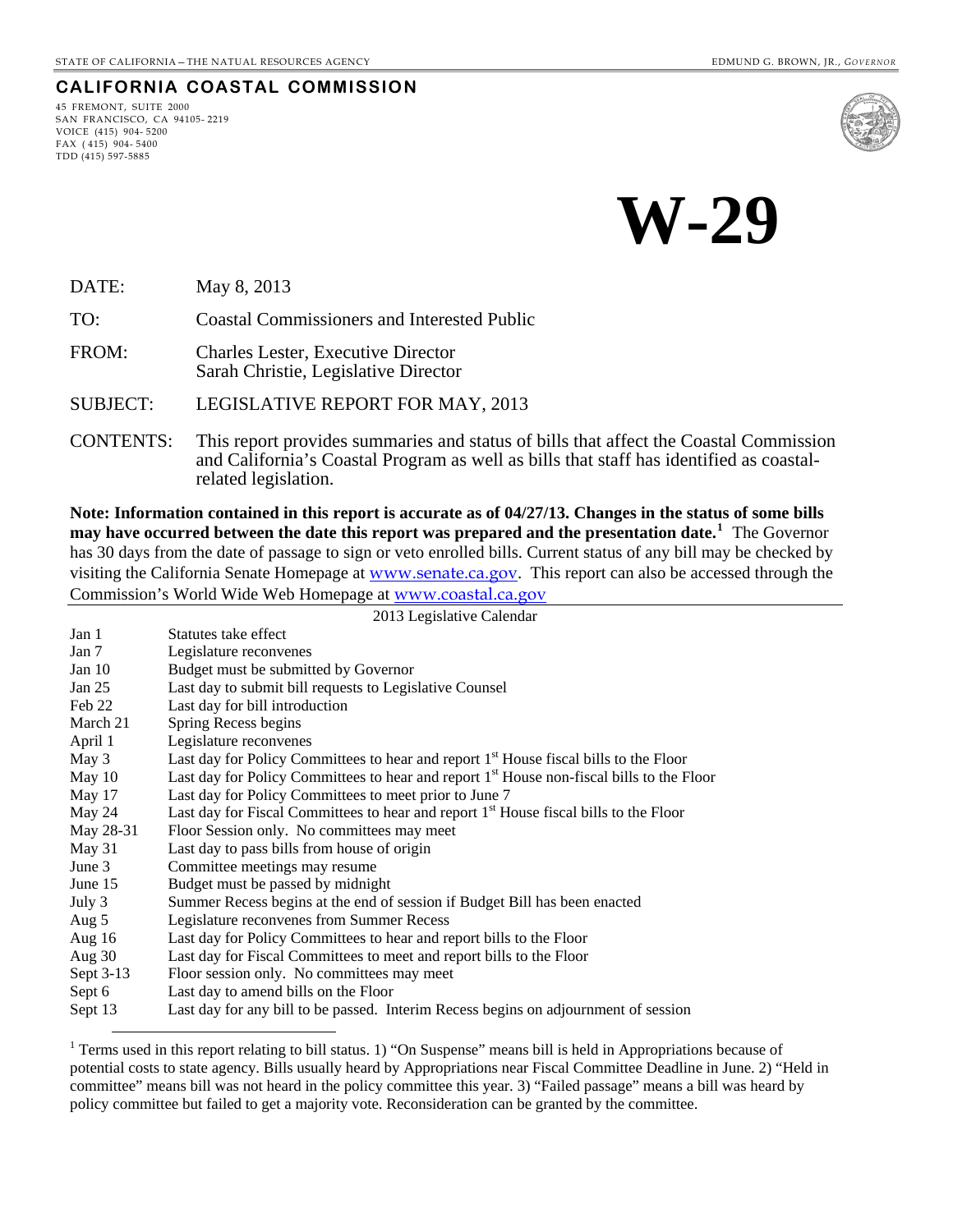# **PRIORITY LEGISLATION**

#### **AB 158 (Levine) Solid waste: single-use carryout bags**

This bill would prohibit specified retail outlets from providing plastic single-use carryout bags, and require the retail outlets to make reusable or compostable bags available to customers. The bill would allow a city or county to impose administrative civil penalties for violations of this measure, payable to the office that brought the action.

| Introduced    | 01/22/13                           |
|---------------|------------------------------------|
| Last Amended  | 04/09/13                           |
| <b>Status</b> | Assembly Appropriations Committee. |

## **AB 203 (Stone) Coastal Act: compliance first**

This bill would authorize the Coastal Commission to require the resolution of an existing Coastal Act violation through the approval and conditions of a new development application.

| <b>Commission Position Support</b> |                                          |
|------------------------------------|------------------------------------------|
| <b>Status</b>                      | <b>Assembly Appropriations Committee</b> |
| <b>Last Amended</b>                | 03/11/13                                 |
| Introduced                         | 01/30/13                                 |

#### **AB 248 (Gorell) Energy: power plants: Ventura County**

This bill would require the Public Utilities Commission and the Independent System Operator, in consultation with specified entities including the Coastal Commission, to submit a report to the Legislature by January 1, 2014, detailing recommended legislative actions, policies and incentives necessary to accomplish specific objectives related to once-through-cooling technologies at Ventura County's two coastal power plants.

| Introduced    | 02/07/13                              |
|---------------|---------------------------------------|
| Last Amended  | 04/04/13                              |
| <b>Status</b> | Assembly Natural Resources Committee. |

# **AB 521 (Stone) Solid waste: plastic**

This bill would direct the Department of Resources Recycling and Recovery to develop a list of major sources of marine plastics pollution and notify producers of listed items that they are required to design and submit a plan to reduce the producer's proportion of covered items in the marine environment. The producer would be required to meet the marine plastic pollution reduction targets that the producer of the covered item would be required to achieve, as specified in the regulations

|               | <b>Commission Position Recommend support, analysis attached</b> |
|---------------|-----------------------------------------------------------------|
| <b>Status</b> | Assembly Natural Resources Committee.                           |
| Last Amended  | 04/19/13                                                        |
| Introduced    | 02/20/13                                                        |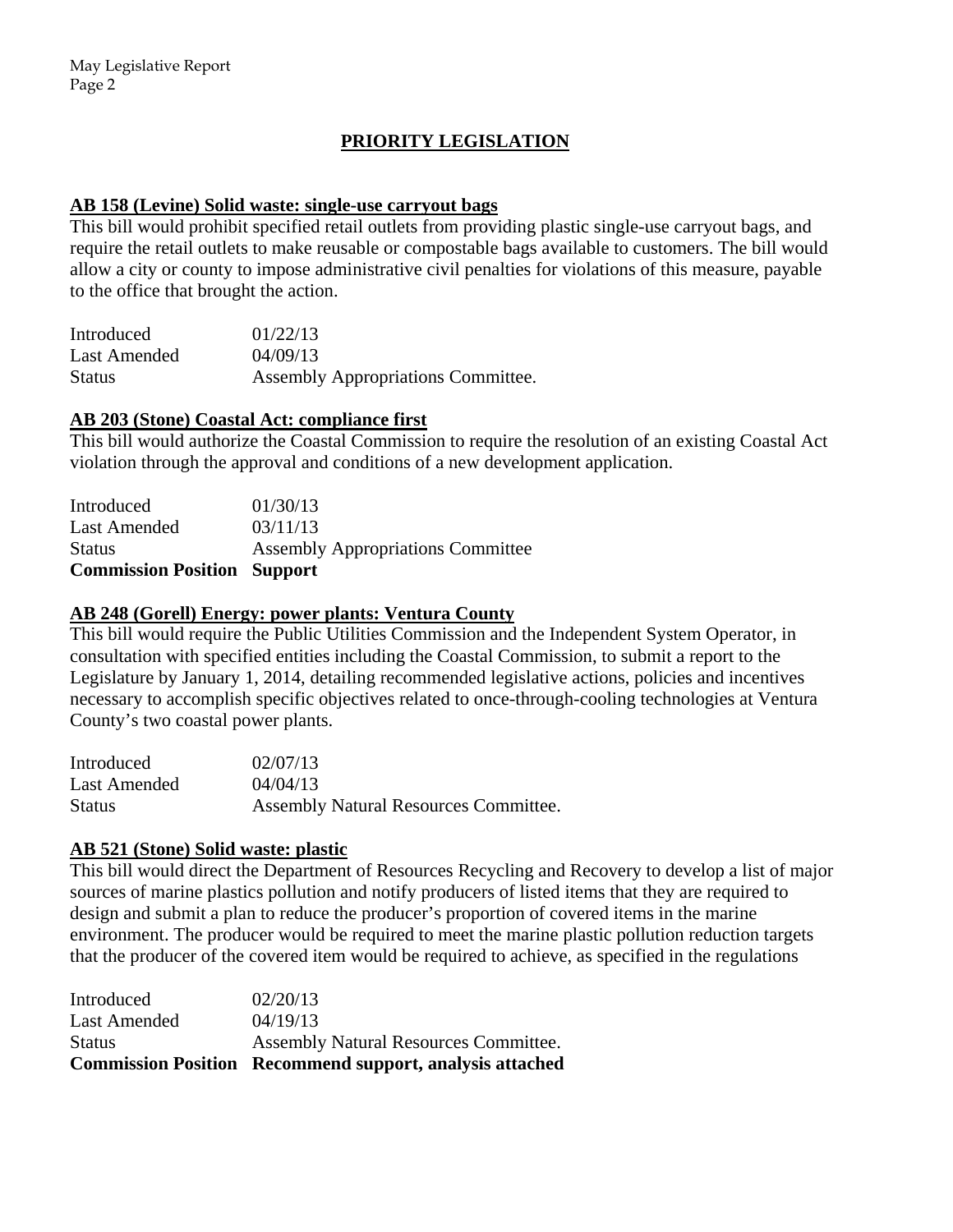# **AB 551 (Ting) Local government: Urban Agricultural Incentive Zones**

This bill would allow a county to establish by ordinance an "Urban Agriculture Incentive Zone" for the purpose of supporting urban agriculture. The bill defines Urban Agriculture Incentive Zones (UAIZ) as an area within a county that is comprised of individual properties designated by the county as an agricultural preserve for farming. The bill would allow a county to enter into voluntary enforceable agreements with landowners for the use of lands for small-scale agriculture. Contracts are required to have a term of at least 10 years and the land must be at least one tenth of an acre in size.

| Introduced    | 02/20/13                             |
|---------------|--------------------------------------|
| Last amended  | 04/09/13                             |
| <b>Status</b> | Assembly Local Government Committee. |

## **AB 691 (Muratsuchi) State lands: granted trust lands: sea level rise**

This bill would require a local trustee whose gross public trust annul revenues average \$250,000 annually to prepare an assessment describing how it proposes to address sea level rise on state tidelands. The report would be submitted to the State Lands Commission by July 1, 2019. Introduced 02/21/13 Last Amended  $04/22/13$ Status Assembly Natural Resources Committee.

## **AB 727 (Stone) Public trust lands: dredging**

This bill would require a grantee of public trust tidelands to notify the State Lands Commission, in writing, if the grantee intends to undertake dredging activities, and provide specified information regarding the project. The State Lands Commission would make a determination whether or not the proposal requires a subsequent lease.

| Introduced    | 02/21/13                           |
|---------------|------------------------------------|
| Last Amended  | 03/21/13                           |
| <b>Status</b> | Assembly Appropriations Committee. |

## **AB 754 (Muratsuchi) Income taxes: voluntary contributions: California Beach and Coastal Enhancement Account**

This bill would authorize California state taxpayers to make a voluntary contribution in excess of their tax liability to the California Beach and Coastal Enhancement Account, to augment the Coastal Commission's Whale Tail Grants Program.

| <b>Commission Position Support</b> |                                          |
|------------------------------------|------------------------------------------|
| <b>Status</b>                      | <b>Assembly Appropriations Committee</b> |
| <b>Last Amended</b>                | 03/14/13                                 |
| Introduced                         | 02/22/13                                 |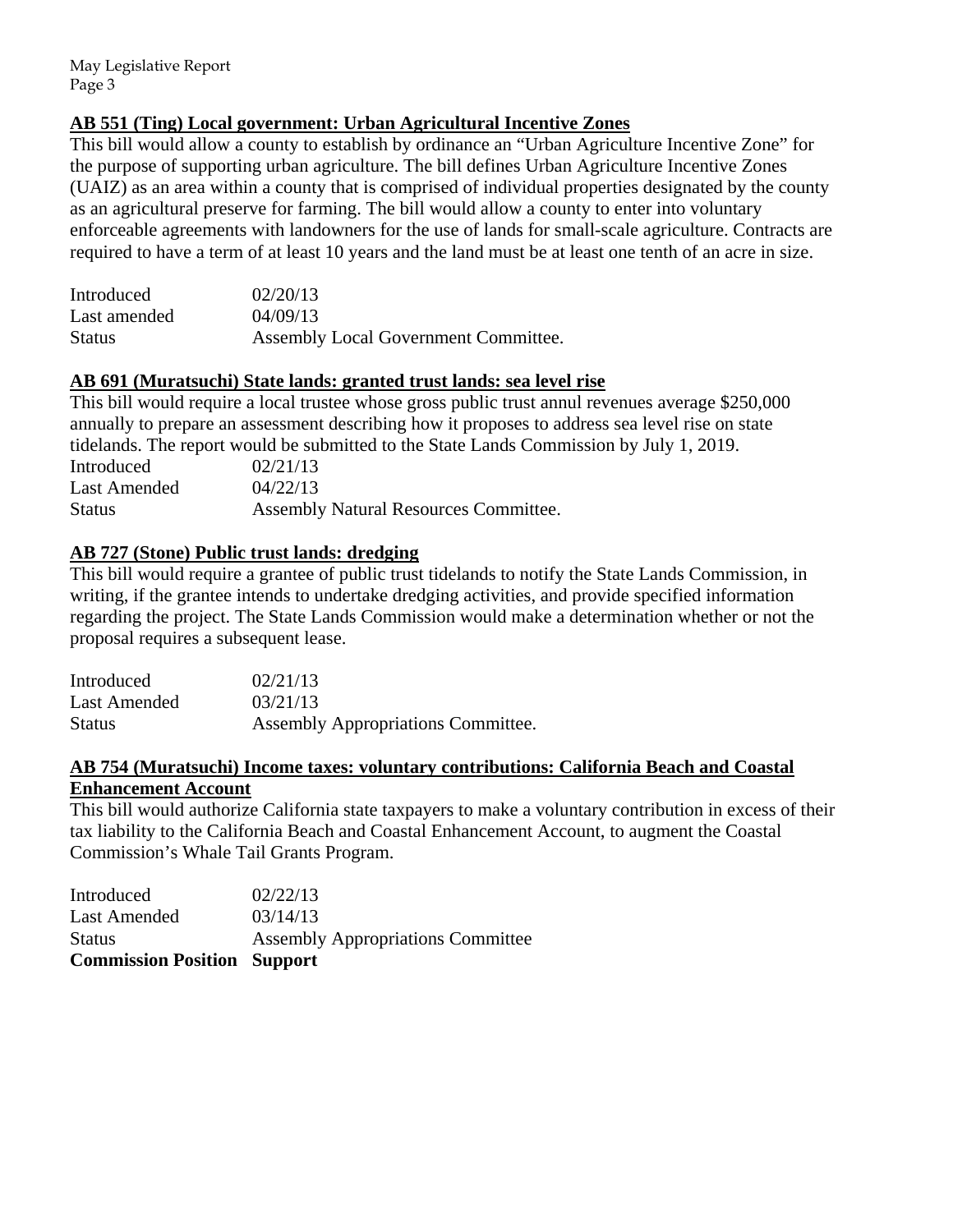May Legislative Report Page 4

#### **AB 881 (Chesbro) Oil spill prevention and administrative fee**

This bill would increase the existing \$0.08 fee on barrels of crude oil or petroleum products landed at a marine terminal, eliminate the sunset on the existing fee of \$0.065, allow the OSPR Administrator to adjust the fee annually based on the California Consumer Price Index, and transfer up to \$2,000,000 from fees collected to the Oiled Wildlife Care Network

Introduced 02/22/13 Last Amended  $04/22/13$ Status Assembly Natural Resources Committee & Water, Parks and Wildlife **Commission Position Support** 

#### **AB 976 (Atkins) Coastal resources:**

This bill would authorize the Commission to impose administrative penalties for violations of the Coastal Act. All funds collected under this provision would be deposited in the Coastal Act Services Fund.

| <b>Assembly Appropriations Committee</b> |
|------------------------------------------|
|                                          |
|                                          |
|                                          |

#### **AB 1142 (Bloom) State beaches and parks: smoking ban**

This bill would make it an infraction to smoke a tobacco product on a state coastal beach or in a unit of the state park system.

| Introduced   | 02/22/13                |
|--------------|-------------------------|
| Last Amended | 03/21/13                |
| Status       | Assembly G.O. Committee |

#### **AB 1223 (Stone) Safe Drinking Water Act**

This is a spot bill.

Introduced 02/22/13 Status Assembly Rules Committee

#### **SB 40 (Pavley) Safe, Clean, and Reliable Drinking Water Act of 2012**

This bill declares that it is the intent of the Legislature to amend the Safe, Clean, and Reliable Drinking Water Act of 2012 for the purpose of reducing and potentially refocusing the \$11,140,000,000 bond.

| Introduced    | 12/10/12                                            |
|---------------|-----------------------------------------------------|
| Last Amended  | 01/17/13                                            |
| <b>Status</b> | <b>Senate Natural Resources and Water Committee</b> |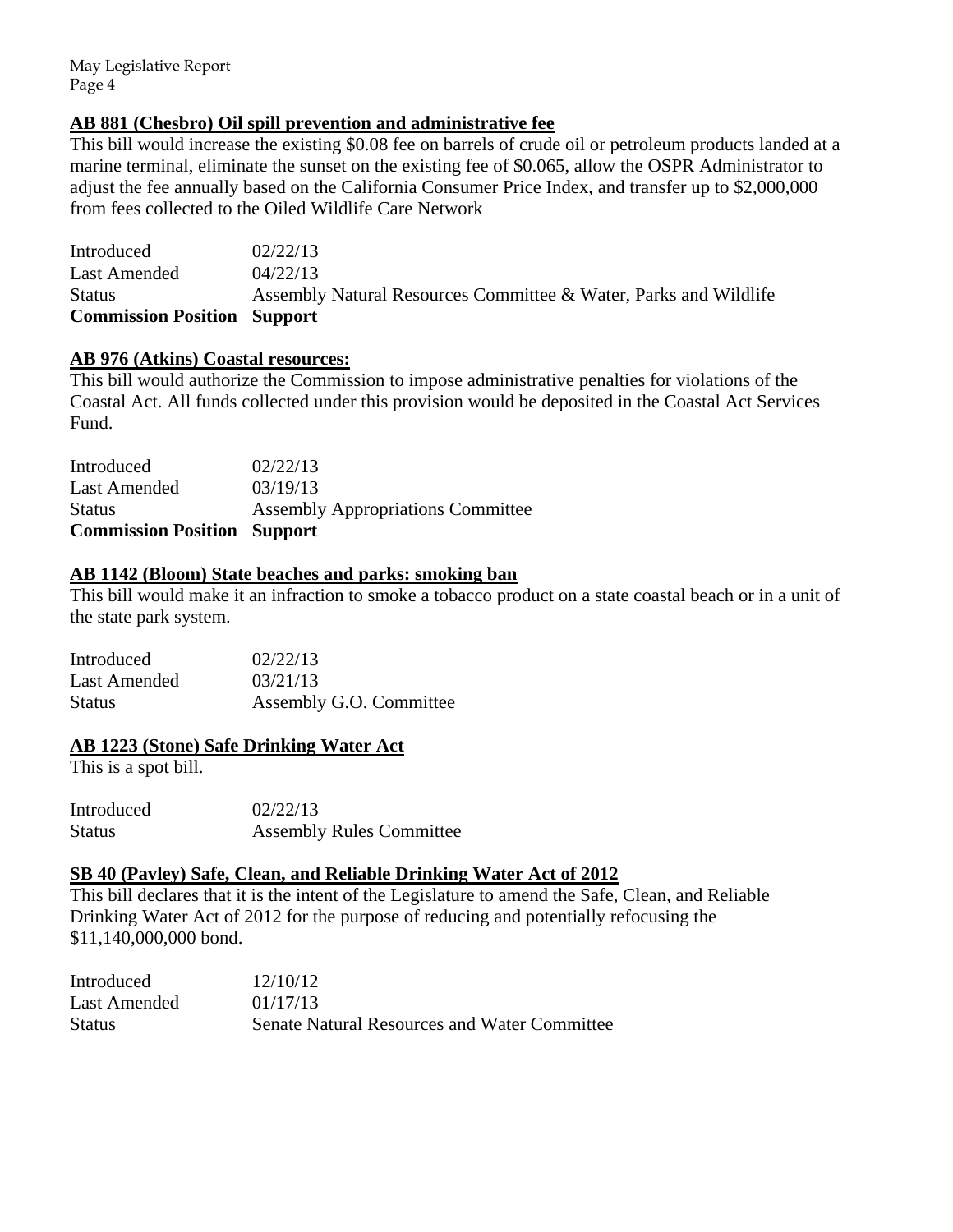May Legislative Report Page 5

## **SB 241 (Evans) Oil Severance Tax Law**

This bill would impose a severance tax of 9.9% of the gross value of each barrel of oil extracted from California after January 1, 2014, for deposit into the Oil Severance Fund, which this bill creates. The Department of Conservation would allocate those revenues to the UC Regents, the California State University Trustees, the Board of Governors for the Community Colleges, and the Department of Parks and Recreation.

| Introduced    | 02/12/13                                |
|---------------|-----------------------------------------|
| <b>Status</b> | Senate Governance and Finance Committee |

#### **SB 257 (Hancock) Coastal resources: physical adaptations to climate change**

This bill states that it is the intent of the Legislature to enact legislation to address coastal physical adaptations to climate change.

| Introduced    | 02/13/13                      |
|---------------|-------------------------------|
| <b>Status</b> | <b>Senate Rules Committee</b> |

## **SB 279 (Hancock) San Francisco Bay Restoration Authority**

This bill would amend Government Code to clarify the San Francisco Bay Restoration Authority's (SFBRA) ability to provide uniform ballot measures across nine counties within the SFBRA's jurisdiction. It would clarify governing law and the ballot process by specifying who prepares ballot material, how the materials are to be prepared, and where the measure will appear on the ballot to ensure uniformity across counties.

| Introduced   | 02/20/13                                |
|--------------|-----------------------------------------|
| Last Amended | 04/19/13                                |
| Status       | Senate Governance and Finance Committee |

#### **SB 387 (Wright) Coastal resources: once through cooling**

This bill would require the State Water Resources Control Board to authorize once-through-cooling systems for existing power plant facilities, consistent with federal laws and regulations.

Introduced 02/20/13 Status Environmental Quality Committee. Hearing cancelled at request of author.

#### **SB 418 (Jackson) Nuclear Energy Planning and Responsibility Act**

This bill would require the PUC to require an applicant for relicensing a nuclear power generating facility submit a detailed study of the full needs and costs of relicensing to assess cost effectiveness of continued operation.

| Introduced     | 02/20/13                                      |
|----------------|-----------------------------------------------|
| Last Amendment | 04/08/13                                      |
| <b>Status</b>  | Senate Energy, Utility and Commerce Committee |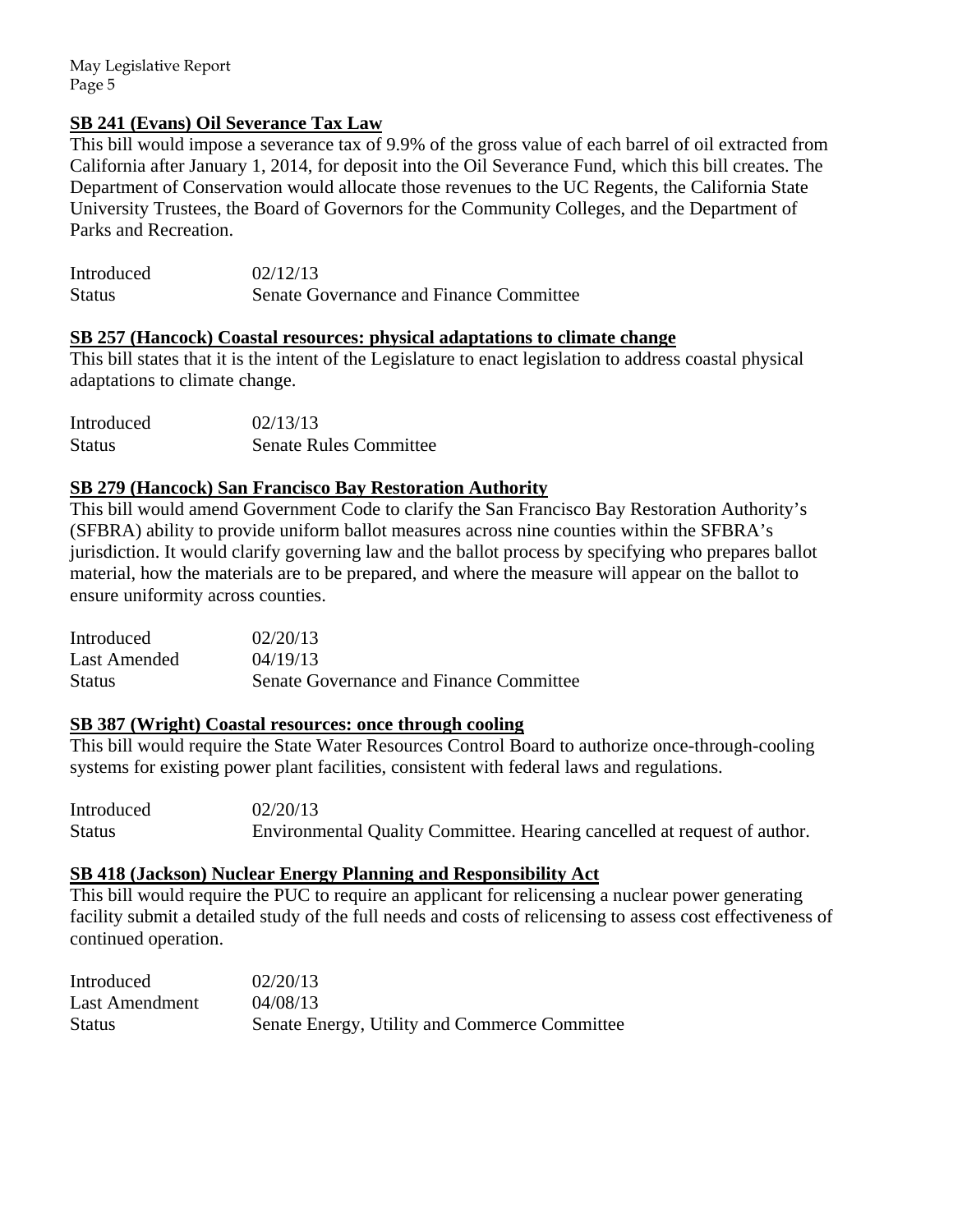May Legislative Report Page 6

#### **SB 461 (Leno) State tide and submerged lands: mineral extraction leases: revenues.**

This bill creates the Coastal Adaptation Fund through re-allocation of up to \$15,000,000 in state tidelands revenues to state coastal management agencies, including the Coastal Commission for work related to sea level rise.

Introduced 02/13/13 Last Amended  $04/16/13$ Status Senate Appropriations Committee

#### **SB 511 (Lieu) Natural resources: Climate change: grants**

This bill would require the Secretary of Resources and the California Air Board, to develop guidelines for the awarding of grants for projects that enhance the reduction of greenhouse gas emissions and sequestration associated with natural resources.

| Introduced    | 02/21/13                                  |
|---------------|-------------------------------------------|
| Last Amended  | 04/01/13                                  |
| <b>Status</b> | <b>Senate Natural Resources Committee</b> |

#### **SB 671 (Monning) California Coastal Act of 1976: natural shorelines**

This bill states that seawalls, groins and revetments shall be designed to account for sea level rise.

| Introduced    | 02/22/13                                            |
|---------------|-----------------------------------------------------|
| <b>Status</b> | <b>Senate Natural Resources and Water Committee</b> |

#### **SB 700 Wolk Natural resources: parks: carryout bags**

This bill would require retail establishments to charge a .\$0.05 fee for single-use carryout bags. A portion of the fee would be deposited into the Local Environmental Enhancement Fund (LEEF), which would be created by this bill. Funds from the LEEF would be available for expenditure by the Natural Resources Agency, upon appropriation by the Legislature, as grants to local governments for parks maintenance and litter abatement.

| Introduced    | 02/22/13                                      |
|---------------|-----------------------------------------------|
| Last Amended  | 04/15/13                                      |
| <b>Status</b> | <b>Senate Environmental Quality Committee</b> |

## **SB 814 (Natural Resources Committee) Administration of Natural Resources**

This is an omnibus committee bill. It makes several non-controversial and code maintenance amendments to the Public Resources Code. Relevant to the Coastal Commission is an amendment to Section 30333 to delete an incorrect cross reference to Section 11371 of the Government Code.

| Introduced    | 02/25/13                                            |
|---------------|-----------------------------------------------------|
| Last Amended  | 04/11/13                                            |
| <b>Status</b> | <b>Senate Natural Resources and Water Committee</b> |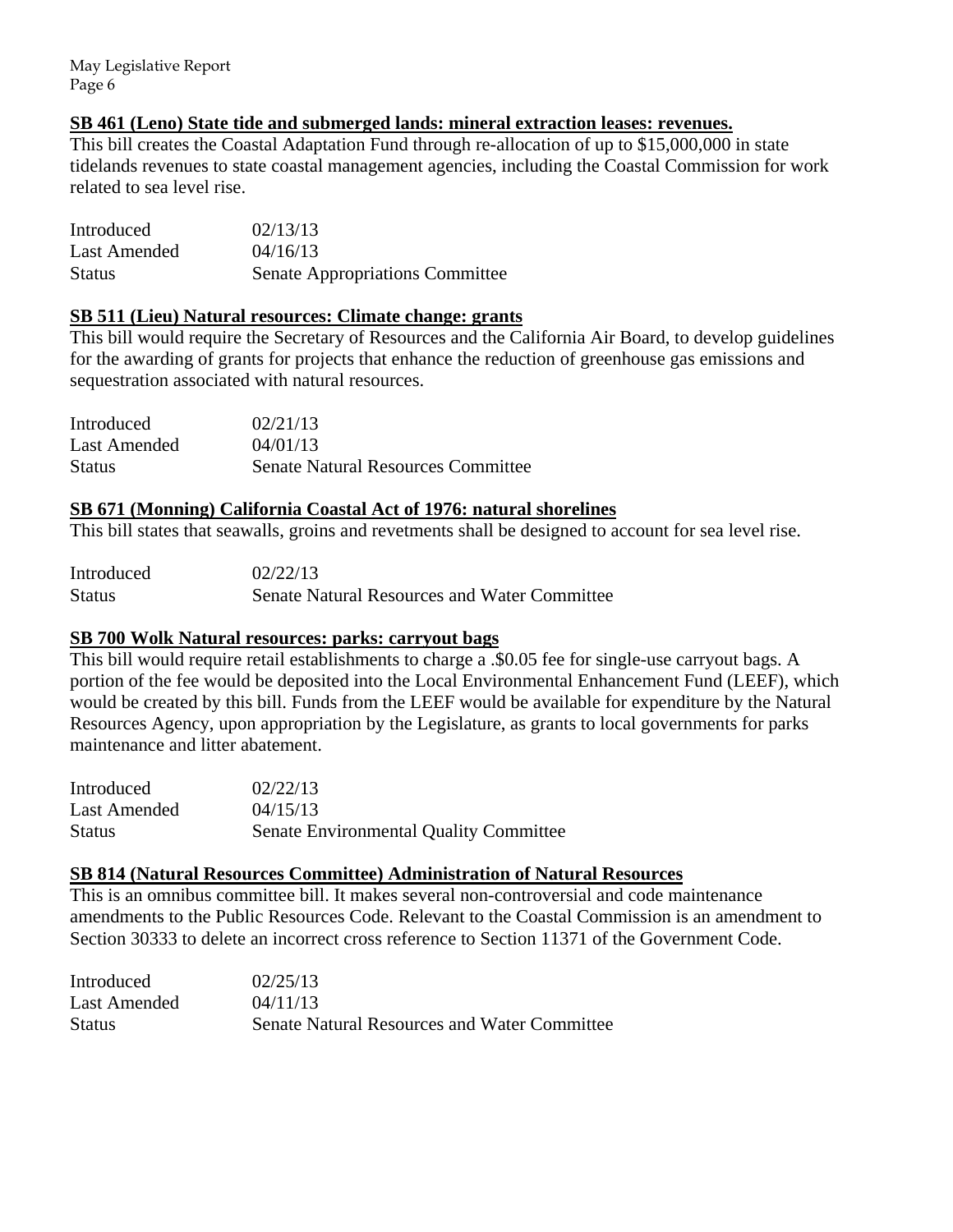## <span id="page-6-0"></span>**CALIFORNIA COASTAL COMMISSION**

45 FREMONT, SUITE 2000 SAN FRANCISCO, CA 94105- 2219 VOICE (415) 904- 5200 FAX ( 415) 904- 5400 TDD (415) 597-5885



# **BILL ANALYSIS AB 521 (Stone)**

As Introduced, April 19, 2013

#### **SUMMARY**

AB 521 would create the Plastic Pollution Reduction Producer Responsibility Act, requiring producers of some plastic products and packaging to be responsible for disposal and/or recycling for the entire lifecycle of their products.

#### **PURPOSE OF THE BILL**

The purpose of the bill is to reduce the amount of plastic material in the waste stream.

#### **EXISTING LAW**

Under the Integrated Waste Management Act of 1989 (IWMA) cities and counties are required to divert 50% of their solid waste by 2000. The IWMA provides various programs to reduce litter and educate consumers about the importance of recycling. (§40000 et seq.) The state does not currently require product manufacturers to assume responsibility for packaging and containers, but some manufacturers are making voluntary efforts.

#### **PROGRAM BACKGROUND**

The Coastal Commission, through its Public Education Program, California Coastal Cleanup Day, and the Adopt-A-Beach Program, has been educating the public about the dangers of marine debris for almost three decades. Coastal Act Section 30232 requires that:

Marine resources shall be maintained, enhanced, and where feasible, restored. Special protection shall be given to areas and species of special biological or economic significance. Uses of the marine environment shall be carried out in a manner that will sustain the biological productivity of coastal waters and that will maintain healthy populations of all species of marine organisms adequate for long-term commercial, recreational, scientific, and educational purposes.

Furthermore, the California Coastal Act directs the California Coastal Commission to:

carry out a public education program that includes outreach efforts to schools, youth organizations, and the general public for the purpose of promoting understanding of, fostering a sense of individual responsibility for, and encouraging public initiatives and participation in programs for, the conservation and wise use of coastal and ocean resources. (Public Resources Code, Section 30012(b)(1)).

Since 1985, the Coastal Commission has sought to fulfill this directive through large volunteer efforts to clean the California Coast and its adjoining waterways. California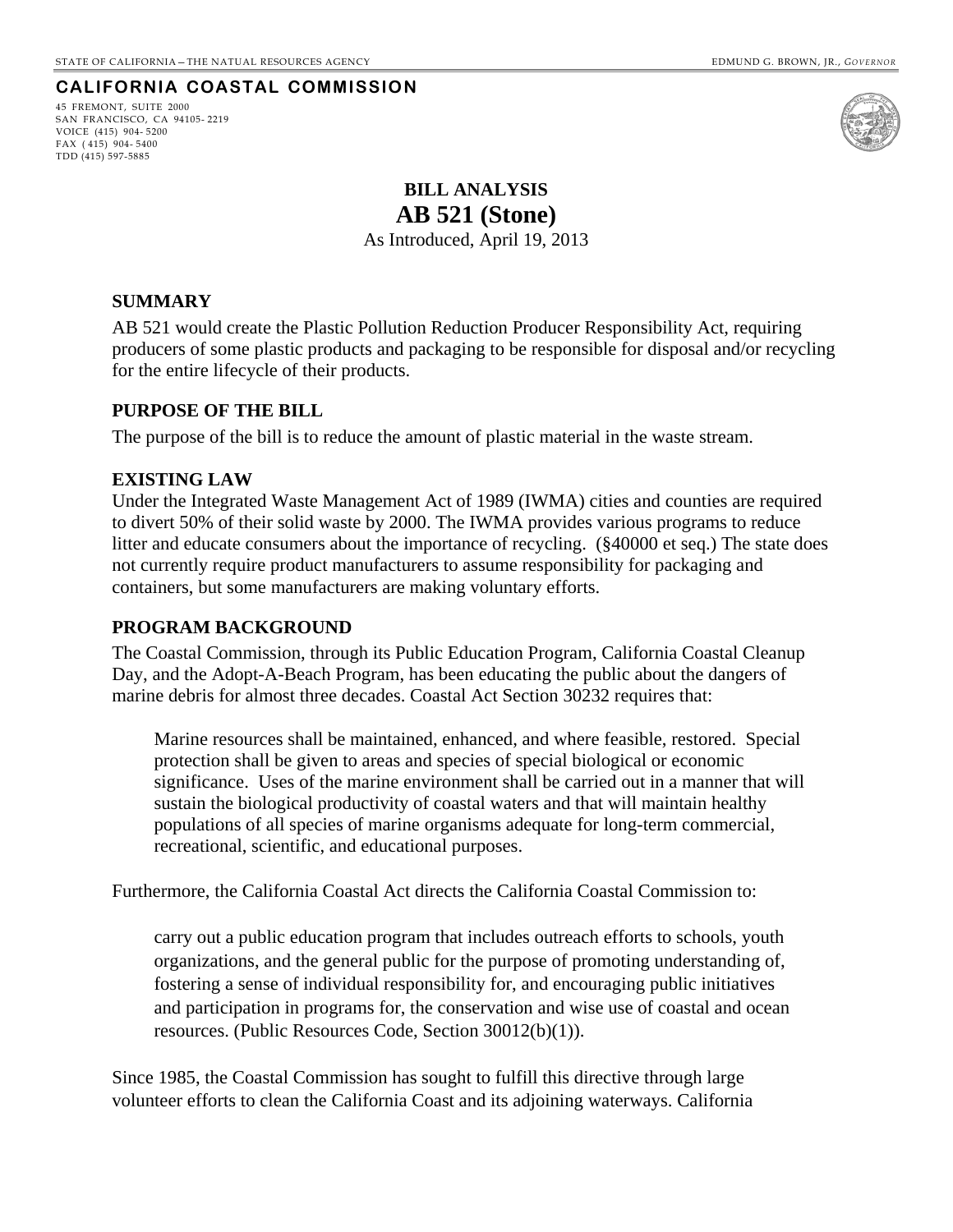Coastal Cleanup Day, now the state's largest volunteer event, is entering its  $29<sup>th</sup>$  year. In that time, over 1.2 million volunteers have removed over 19 million pounds of debris from the state's coast and inland waterways. The Commission now has over 25 years of data from Coastal Cleanup Day that has shown clearly what the major categories and items of debris are. Various forms of plastic packaging, such as bags, wrappers, and bottles, make up the second largest category of items found, outnumbered only by cigarette butts.

Smoke-free beaches, plastic bag bans, and expanded polystyrene bans that have been enacted in many municipalities across California have been inspired or supported by the Cleanup data, as have storm water regulations in the Los Angeles and San Francisco regions that regulate how much debris is allowed to be discharged. The State Water Board is in the process of writing a statewide permit requirement for trash discharge that will become part of every storm water permit renewal in California in the future.

# **ANALYSIS**

Ocean debris is a significant threat to the world's oceans. Of the many types of litter that end up in the ocean, plastic products have some of the most serious impacts on marine life. A 2012 study by the Convention on Biological Diversity found that 663 marine species have been impacted by marine plastic litter through entanglement and ingestion—a two-thirds increase in species from a similar study in 1998.

Approximately 90% of floating marine debris is comprised of plastic, and 80% is land-based. Because plastic is non-biodegradable, buoyant, and inherently toxic, it is particularly harmful to marine wildlife. Plastic items break-down into smaller plastic pieces, and remain in the environment and accumulate in waterways until reaching the ocean. Birds, fish and mammals often mistake plastic for food. Pelagic sea birds are particularly prone to feeding plastic marine debris to their young. With plastic filling their stomachs, animals have a false feeling of satiety, and may die of starvation. Plastic consumed by marine life either passes through the digestive tract intact, if it is small enough, or remains in the animal, blocking the intestinal tract, causing death. When the animal dies, the plastic is either released to be eaten again, or it is swallowed by a predator eating the plastic-ridden prey. In the case of seabirds, many of them simply perish on shore with their stomach contents eventually being the only thing to remain.

The "Great Pacific Garbage Patch" is an area of extremely high debris concentration of in the center of North Pacific Subtropical Gyre. It is not actually "patch" or a floating "island" of debris, but it rather a "plastic soup" where the plastic is distributed throughout the water column. The first studies of this vortex showed high concentrations of plastic that spanned across hundreds of miles.

Marine plastic pollution also imposes substantial costs on taxpayers and local governments through cleanup efforts and lost tourism revenue. A 2012 report by the US EPA found California's coastal cities and counties spend about \$420 million each year to combat litter and curtail marine debris.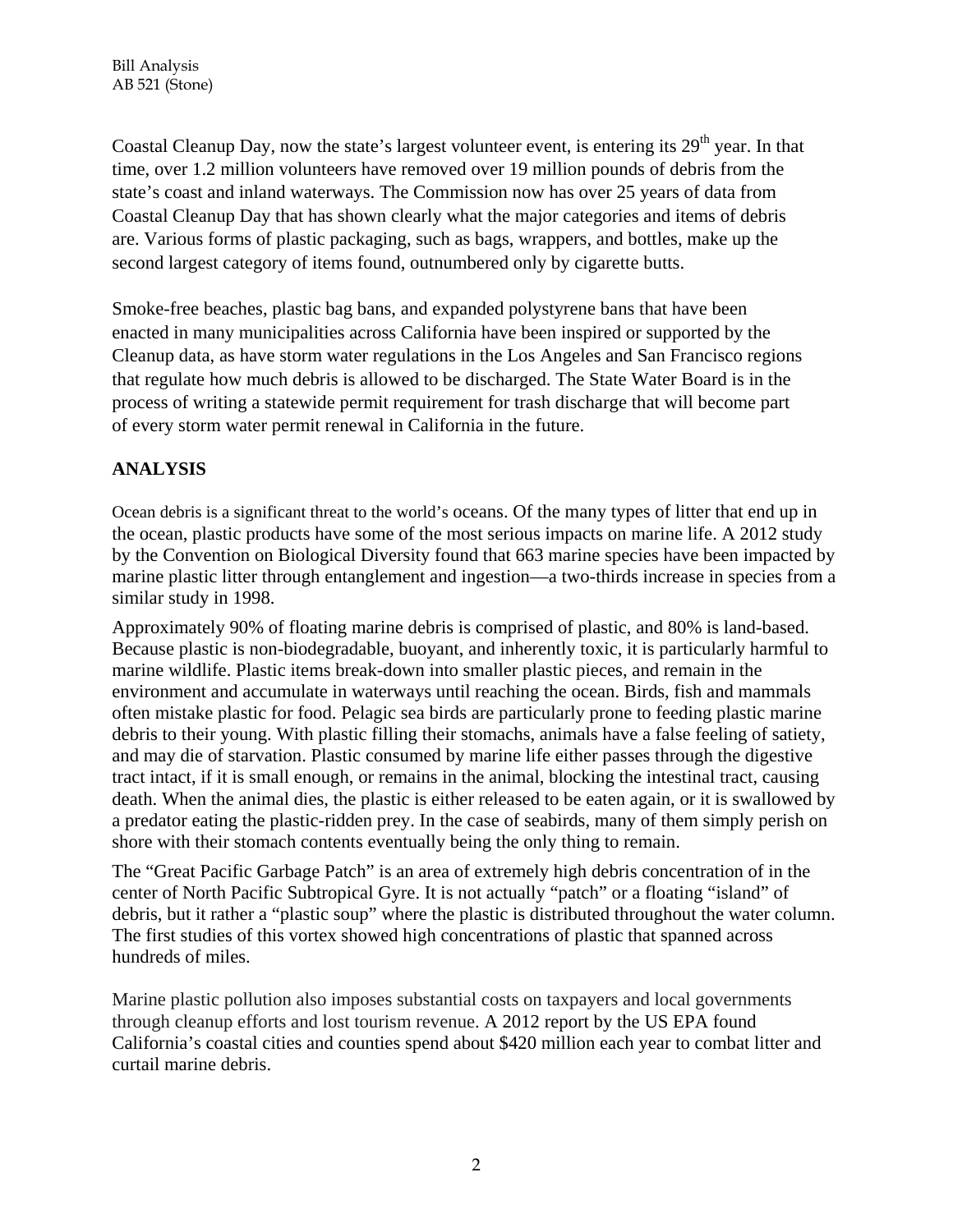AB 521 would enlist producers of goods that become marine debris in the effort to reduce the amount of those items that are improperly lost to the ocean. This would lift the burden of addressing marine debris from only the shoulders of the people consuming those items – the taxpayers – to include those who produce the items as well. AB 521 would reduce, but not eliminate, the volume of debris that finds its way into the waste stream, and would therefore reduce the volume of debris ending up in the marine environment.

If AB 521 is enacted, packaging from outside of California as well as other types of nonbiodegradable plastics will still contribute to ocean debris, but some percentage of manufacturers will enact programs to assume responsibility for package recycling.

 AB 521 would require California to adopt a statewide goal to reduce marine plastic pollution by 75% by 2020 and by 95% by 2024. The bill would direct CalRecycle, in coordination with OPC and SWRCB, to establish a program that would:

- Identify the items that are the top contributors to marine plastic pollution
- Set reduction targets for these items
- Require producers of these items to meet the targets within established timeframes
- Require the producers to pay for the administration of this program

Within guidance provided by the agencies, producers have flexibility to determine the methods by which to achieve the established targets, such as improved product design and increased recycling.

AB 521 would help reduce the amount of plastic garbage that pollutes California waterways and coastlines. The bill would establish a new program to prevent plastic pollution from reaching California's marine environment by requiring producers of the most prevalent items to be responsible for the reduction of this pollution.

#### SUPPORT/OPPOSITION

**Support:**  Aquarium of the Bay Azul Californians Against Waste California Coastkeeper Alliance California Teamsters Public Affairs Council ChicoEco/ChicoBag City of Monterey Clean Water Action Communities for a Better Environment Environment California Farallones Marine Sanctuary Association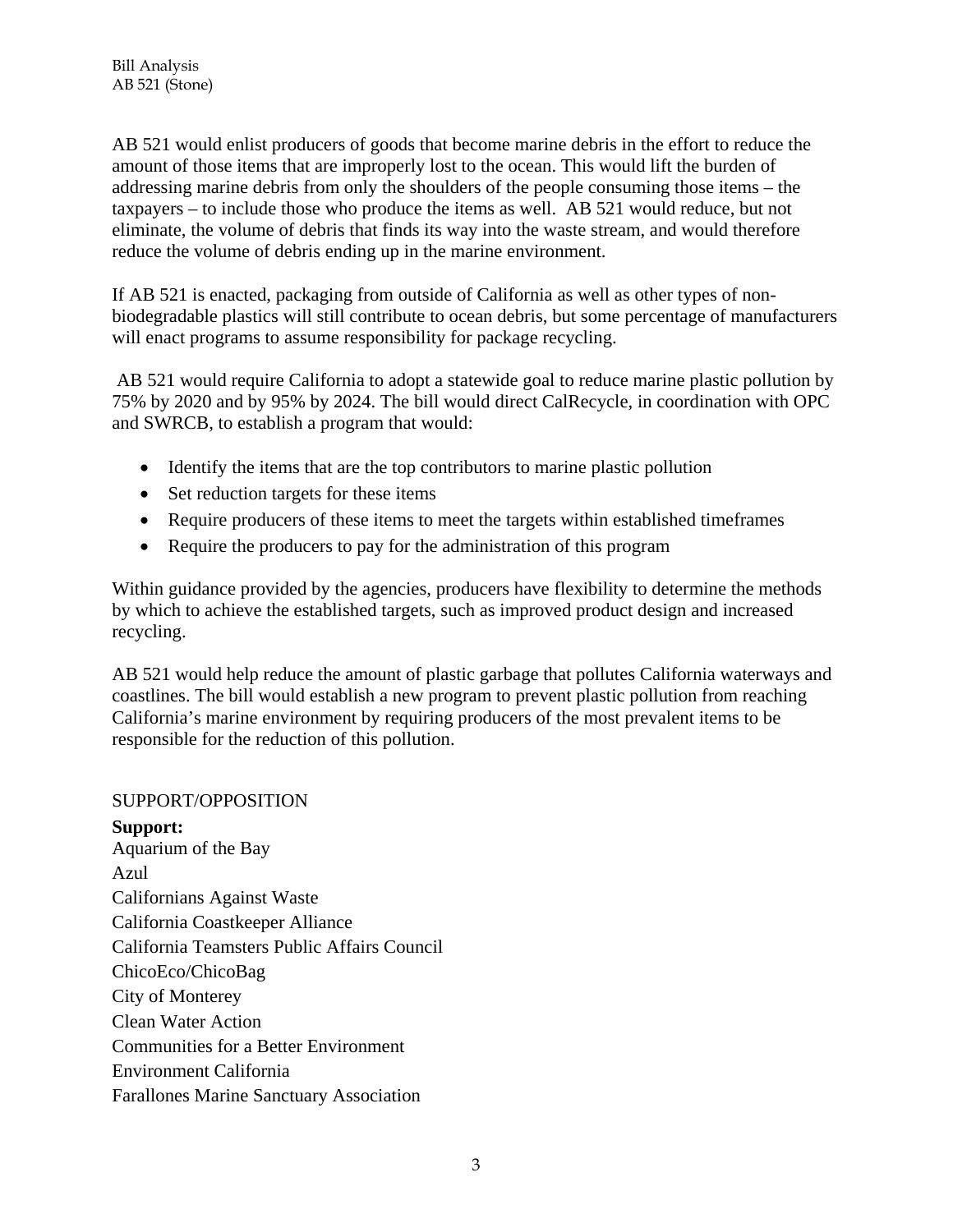Bill Analysis AB 521 (Stone)

Green Sangha Heal the Bay Long Beach Coalition for a Safer Environment MBA Polymers Monterey Bay Aquarium Natural Resources Defense Council Ocean Advocates Ocean Voyages Institute **Oceana** Plastic Pollution Coalition Planning and Conservation League Project Kaisei San Francisco Commission on the Environment Save Our Shores Seventh Generation Advisors Surfrider Foundation The 5 Gyres Institute Turtle Island Restoration Network WildCoast/Costa Salvaje

#### **Opposition:**

American Chemistry Council American Cleaning Institute California Chamber of Commerce California Manufacturers and Technology Association California Restaurant Association Consumer Specialty Products Association Dart Container Corporation Grocery Manufacturers Association National Federation of Independent Business Pactiv Corporation SPI: The Plastics Industry Trade Association Toy Industry Association Western Plastics Association

#### **RECOMMENDED POSITION**

Staff recommends the Commission **Support** AB 521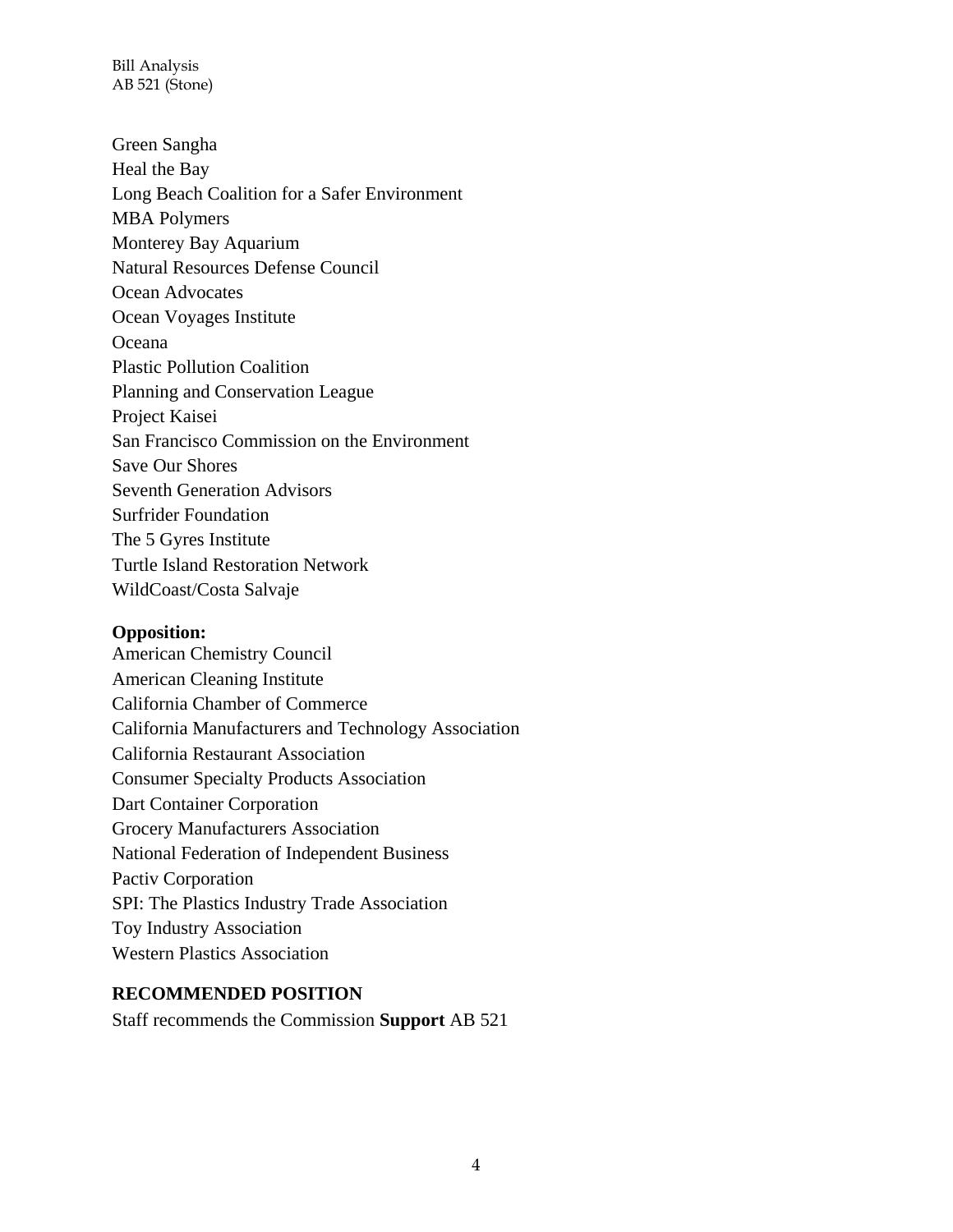#### BILL NUMBER: AB 521 AMENDED BILL TEXT

#### AMENDED IN ASSEMBLY APRIL 19, 2013 AMENDED IN ASSEMBLY APRIL 10, 2013

#### INTRODUCED BY Assembly Member Stone (Principal coauthor: Senator Hueso)

#### FEBRUARY 20, 2013

 An act to add Chapter 20.5 (commencing with Section 42985) to Part 3 of Division 30 of the Public Resources Code, relating to recycling.

#### LEGISLATIVE COUNSEL'S DIGEST

AB 521, as amended, Stone. Recycling: marine plastic pollution.

 The California Integrated Waste Management Act of 1989, administered by the Department of Resources Recycling and Recovery, requires every rigid plastic packaging container, as defined, sold or offered for sale in this state to generally meet one of specified criteria.

 This bill would require the department, by June 1, 2014, in coordination with the Ocean Protection Council and the State Water Resources Control Board, to adopt regulations to implement the bill. The department would be required, by July 1, 2014, in consultation with the council and the state water board, to adopt a list that specifies those items, or categories of items, that the department finds are the major sources of marine plastic pollution and, therefore, would be a covered item for purposes of the bill*, and to revise the list, as specified* .

 The department would be required to notify the producer of a covered item, and no later than 6 months after receiving that notification, the producer of that covered item would be required to design and submit to the department a plan to reduce the producer's proportion of the marine plastic pollution caused by that covered item for review and approval by the department. *The bill would authorize one or more producers of a covered item to designate a producer responsibility organization to act as its agent to develop and implement the plan.* The bill would require the plan to specify the measures to meet the marine plastic pollution reduction targets that the producer of the covered item would be required to achieve, as specified in the regulations *, and would require the measures to include utilization of innovative produce design, the recovery, collection, or recycling of the covered item, or a combination of those measures* . The department would be required to recover the cost of reviewing and approving the marine plastic pollution reduction plan by requiring the producer to pay a fee to the department, which the department would be required to set in an amount equivalent to the department's costs of implementing the bill. The bill would establish the Marine Plastic Pollution Prevention Subaccount in the Integrated Waste Management Fund, would require the department to deposit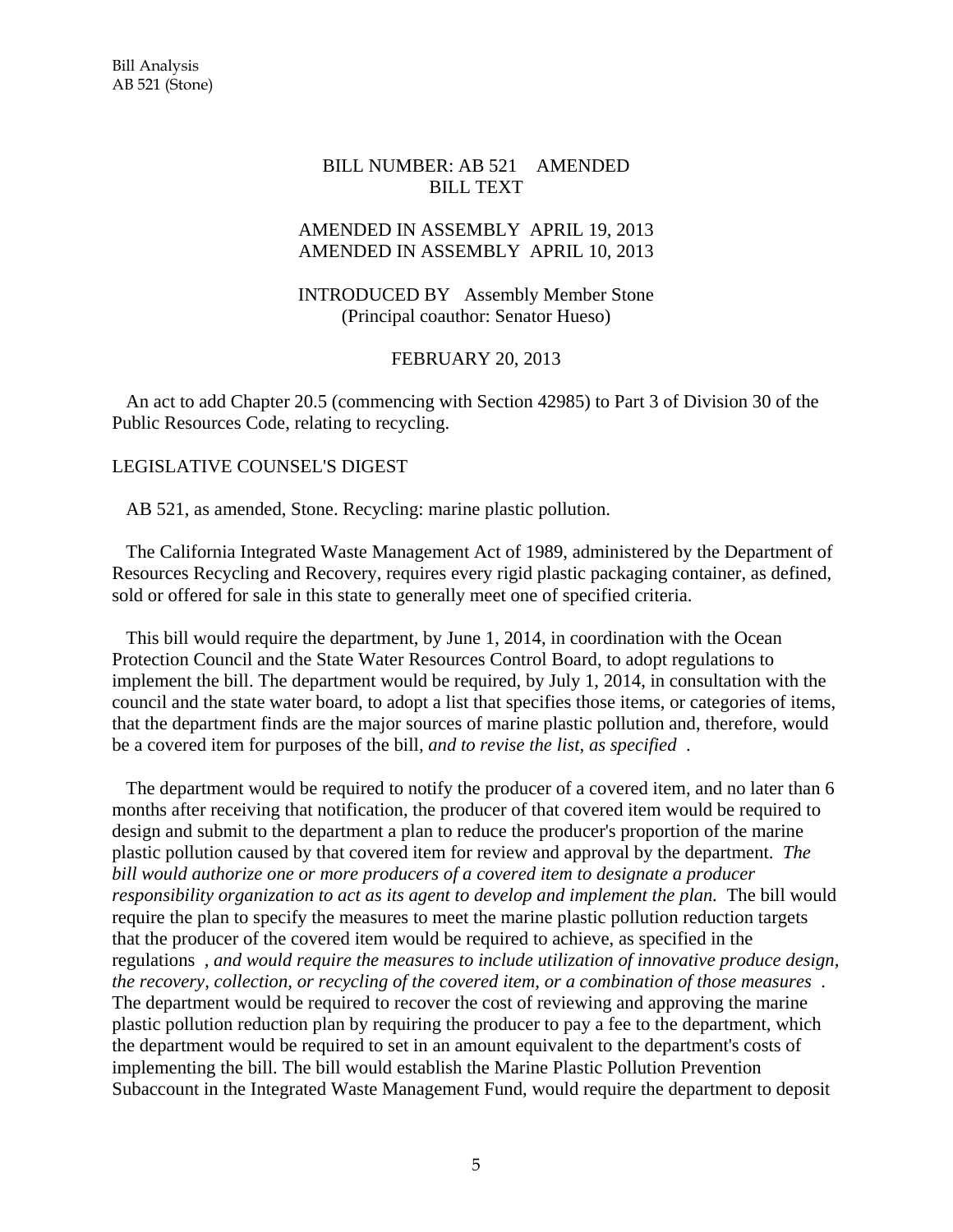the fees into that subaccount, and would authorize the department to expend those fees, upon appropriation by the Legislature, to cover the department's costs to implement the bill.

 The bill would authorize the department to impose a civil penalty administratively on a producer that is in violation of the bill. The bill would establish the Marine Plastic Pollution Penalty Subaccount in the Integrated Waste Management Fund, and would require the collected civil penalties to be deposited in the Marine Plastic Pollution Penalty Subaccount for expenditure by the department, upon appropriation by the Legislature, to cover the department's costs to enforce the bill.

 The bill would authorize a producer, in lieu of submitting a marine plastic pollution reduction plan to the department, to voluntarily elect to pay an alternative compliance fee to the department, which the department would be required to set in a specified amount *and revise periodically* . The department would be required to deposit the alternative compliance fees in the Marine Plastic Pollution Fund, which the bill would establish in the State Treasury. The department would be authorized to expend the moneys in the fund, upon appropriation by the Legislature, in a specified manner, for innovative product design for the covered item and for recovery, collection, and recycling programs to prevent the marine plastic pollution caused by the covered item.

Vote: majority. Appropriation: no. Fiscal committee: yes. State-mandated local program: no.

#### THE PEOPLE OF THE STATE OF CALIFORNIA DO ENACT AS FOLLOWS:

#### SECTION 1. Chapter 20.5 (commencing with Section 42985) is added to Part 3 of Division 30 of the Public Resources Code, to read: CHAPTER 20.5. MARINE PLASTIC POLLUTION

Article 1. Definitions

42985. For purposes of this chapter, the following terms have the following meanings:

(a) "Council" means the Ocean Protection Council.

 (b) "Covered item" *or "category of covered items"* means a source of marine plastic pollution listed by the department pursuant to Section 42985.2.

 (c) "Marine plastic pollution" means plastic that is found in rivers, streams, riparian habitats, beaches, and the marine environment.

(d) "Producer" means one of the following:

 (1) A person that manufactures a covered item and sells, offers for sale, distributes, or uses that covered item in a commercial enterprise under the person's own brand.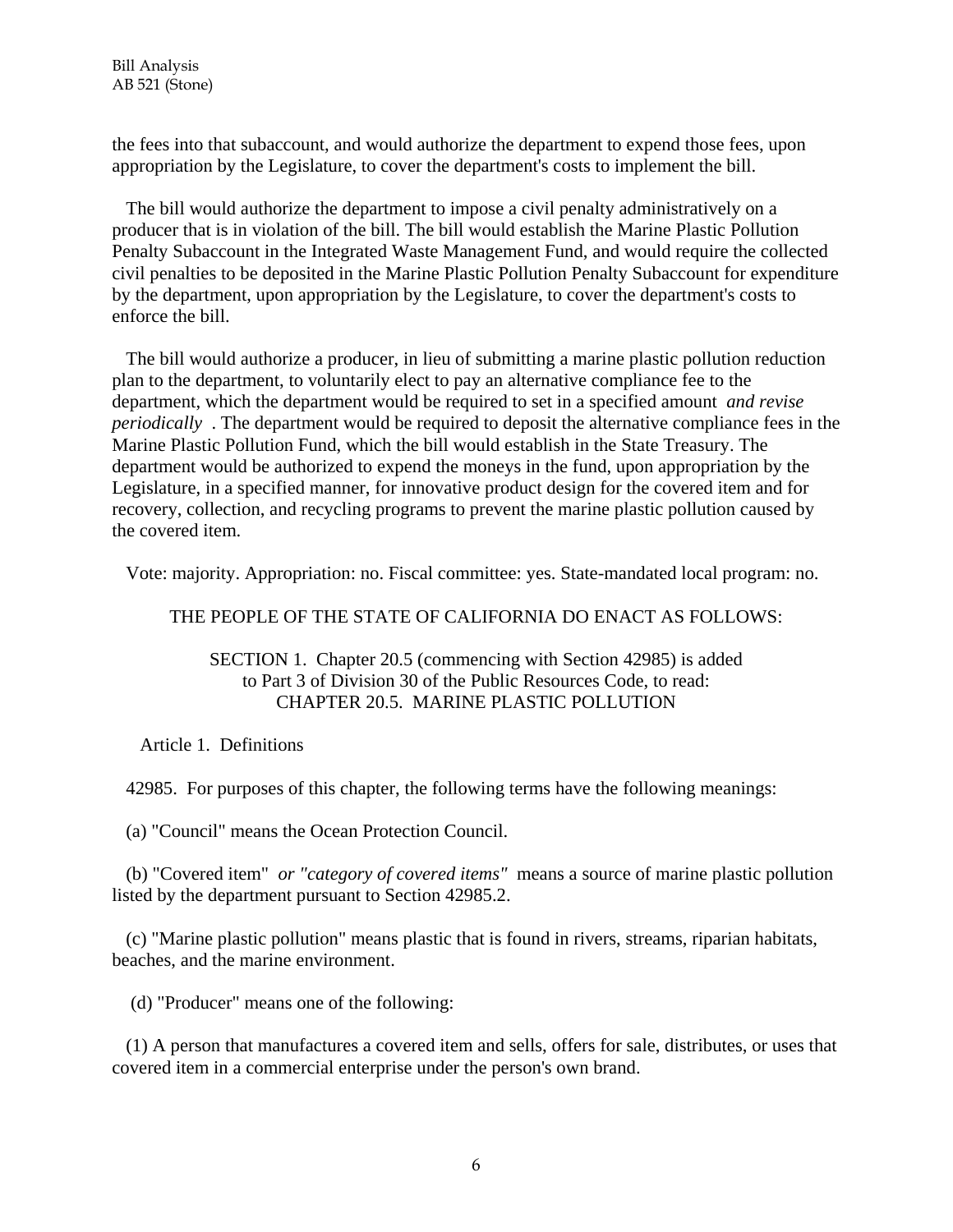(2) If there is no person that meets the conditions of paragraph (1) with regard to that covered item, the producer is the owner or licensee of a trademark under which the covered item is sold, distributed, or used in a commercial enterprise in the state, whether or not the trademark is registered.

 (3) If there is no person that meets the conditions of paragraphs (1) or (2) with regard to that covered item, the producer is the person that imports the covered item into the state for sale, distribution, or use in a commercial enterprise.

 *(e) "Producer responsibility organization" means an organization designated by a group of producers to act as an agent on behalf of each producer to develop and operate a marine plastic pollution reduction plan for covered items.* 

 *(f) (1) "Recovery" means retrieval or diversion from disposal or from a transformation facility, for the purpose of recycling, reuse, or composting.* 

 *(2) Recovery does not include transformation.* 

 *(g) (1) "Transformation" means the conversion, combustion, or other processing of solid waste by incineration, pyrolysis destructive distillation, or gasification, or to chemically or biologically process solid waste, for the purposes of volume reduction, synthetic fuel production, or energy recovery.* 

 *(2) Transformation does not include anaerobic digestion or composting.* 

Article 2. Covered Items

 42985.1. (a) On or before June 1, 2014, the department, in coordination with the council and the state water board, shall adopt regulations for the implementation of this chapter.

 (b) The regulations shall include, but are not limited to, procedures for the identification and listing of *covered items and* categories of covered items, requirements for the contents, review, and approval of marine plastic pollution reduction plans submitted pursuant to Article 3 (commencing with Section 42985.5), and procedures for the calculation of the amount and collection of the alternative compliance fee specified in Article 4 (commencing with Section 42985.8).

 (c) (1) The regulations shall establish marine plastic pollution reduction targets for a producer of a covered item to achieve in implementing a marine plastic pollution reduction plan.

 (2) In establishing those targets, the department shall determine the proportion of pollution reduction of a covered item in the state that each producer is required to achieve based, in part, on the producer's total sales of the covered item in the state.

 (3) In setting the reduction targets, the department shall use as its goals an overall reduction in the amount of marine plastic pollution from land-based sources by 75 percent in the year 2020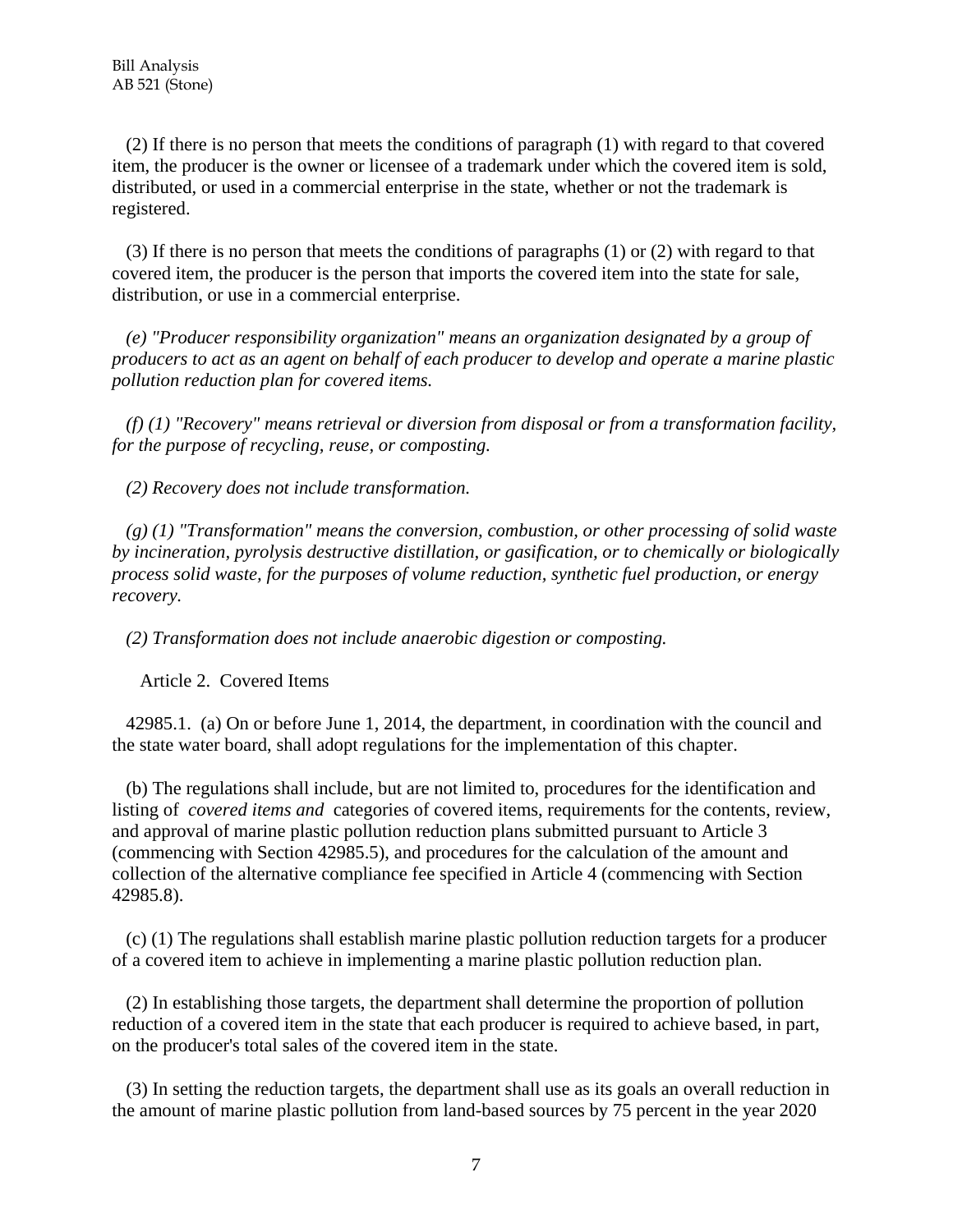and 95 percent by 2025, as compared to the *baseline* amount on June 1, 2014. *The departments shall establish the baseline using the best available information against which the reduction targets can be measured.* 

 42985.2. (a) On or before July 1, 2014, the department shall, in consultation with the council and the state water board, adopt a list that specifies those items, or categories of items, that the department finds are the major sources of marine plastic pollution in the state. An item that is listed pursuant to this section is a covered item for purposes of this chapter.

 (b) The department shall adopt the list specified in subdivision (a) using the best data that is available as of July 1, 2014, and is not required to conduct any additional studies or research for purposes of adopting that list.

 (c) The department may exclude an item from the list adopted pursuant to this section if the department determines the item is subject to effective marine plastic pollution prevention policies.

 (d) The department may *shall* revise the list adopted pursuant to subdivision (a) as additional studies or research are made available to the department.

 42985.3. The department shall notify the producer of a covered item listed pursuant to Section 42985.2 in accordance with the regulations adopted by the department.

 *42985.4. One or more producers may designate a producer responsibility organization to act as its agent to develop and implement a marine plastic pollution reduction plan for a covered item pursuant to Article 3 (commencing with Section 42985.5).* 

Article 3. Marine Plastic Pollution Reduction Plan

 42985.5. Except as provided in Article 4 (commencing with Section 42985.8), no later than six months after receiving a notification pursuant to Section 42985.3, the producer *, or a producer responsibility organization appointed by a producer,* of that covered item shall design and submit to the department a plan to reduce the marine plastic pollution caused by that covered item, which shall include both of the following:

 (a) Measures to meet the producer's marine plastic pollution reduction targets, as calculated pursuant to the regulations adopted pursuant to Section 42985.1, which shall include utilization of innovative product design, the recovery, collection, or recycling of the covered item, or any one or combination of these measures.

 (b) Measures for monitoring *, measuring, assessing,* and reporting on the progress made towards the marine plastic pollution reduction targets specified in the regulations.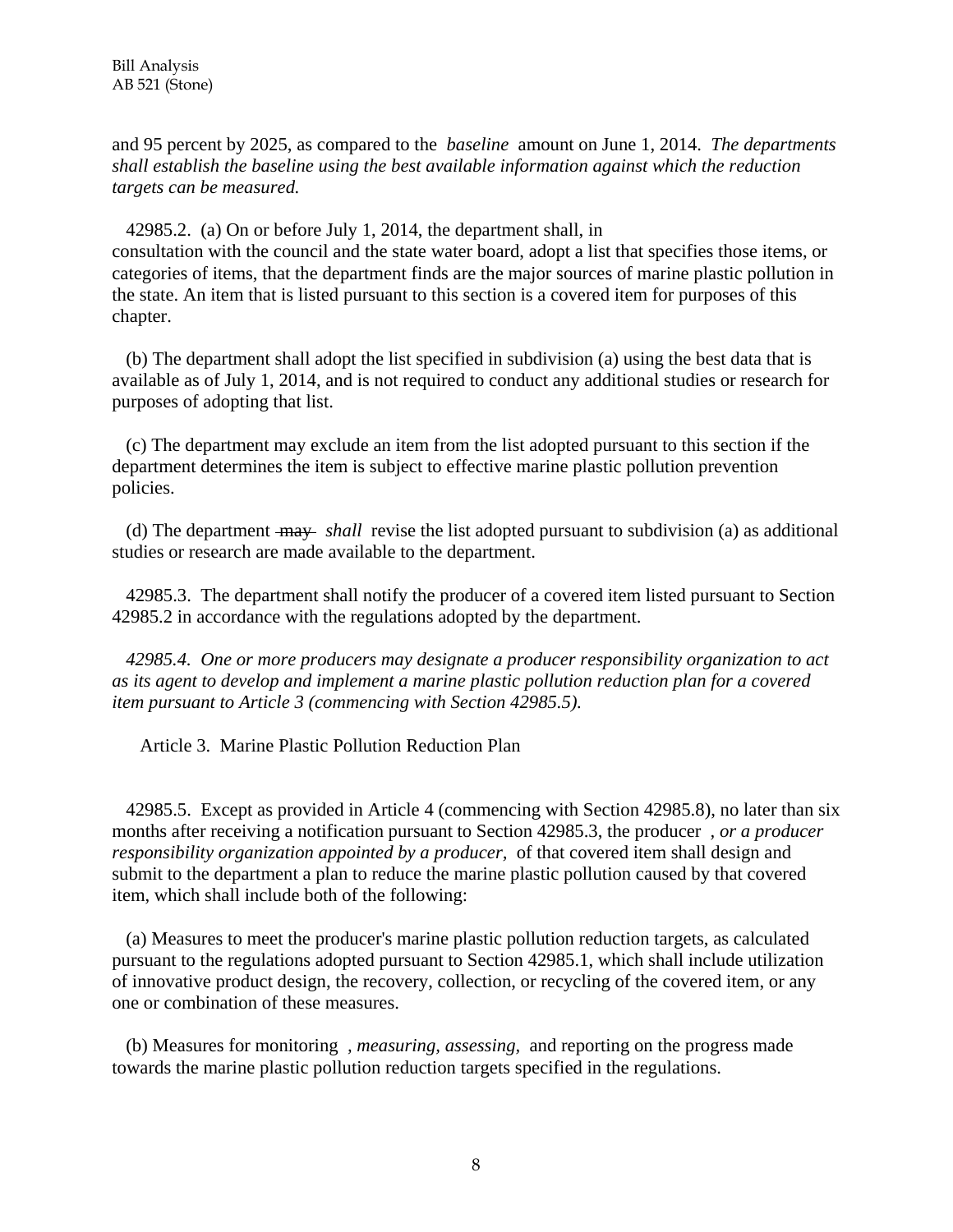.

 42985.6. (a) The department, in consultation with the council and the state water board, shall review the marine plastic pollution reduction plan required to be prepared pursuant to Section 42985.5 and shall determine if it is complete *whether the plan is likely to meet the plan 's goals and plastic pollution reduction targets* . If the department determines the plan is complete *likely to meet the plan's goals and plastic pollution reduction targets* , the plan shall be deemed approved by the department. If the department determines the plan is not complete *likely to meet those goals and targets* , the department may require the marine plastic pollution reduction plan to be revised, pursuant to the regulations adopted by the department.

 (b) The department shall recover the cost of reviewing and approving the marine plastic pollution reduction plan by requiring a producer to pay a fee to the department. The department shall set the fee in an amount equivalent to the department's costs of implementing this chapter, with regard to that producer.

 (c) The Marine Plastic Pollution Prevention Subaccount is hereby established in the Integrated Waste Management Fund. The department shall deposit the fees collected pursuant to this section into the Marine Plastic Pollution Prevention Subaccount and may expend those fees, upon appropriation by the Legislature, to cover the department's costs to implement this chapter.

 (d) The department shall periodically review the progress of a producer in implementing, and meeting the targets specified in, the producer's marine plastic pollution reduction plan.

 42985.7. (a) A civil penalty of up to the following amounts may be administratively imposed by the department on a producer who is in violation of this chapter:

(1) One thousand dollars (\$1,000) per day *per violation* 

 (2) Ten thousand dollars (\$10,000) per day *per violation* if the violation is intentional, knowing, or negligent.

 (b) The Marine Plastic Pollution Penalty Subaccount is hereby established in the Integrated Waste Management Fund.

 (c) All civil penalties collected pursuant to this chapter shall be deposited in the Marine Plastic Pollution Penalty Subaccount and may be expended by the department, upon appropriation by the Legislature, to cover the department's costs to enforce this chapter.

Article 4. Alternative Compliance Program

 42985.8. (a) In lieu of submitting a marine plastic pollution reduction plan to the department pursuant to Article 3 (commencing with Section 42985.5), a producer may voluntarily elect to pay an alternative compliance fee to the department.

 (b) The department shall set the amount of the alternative compliance fee in the regulations adopted pursuant to Section 42985.2, which shall be no greater than the amount that the producer